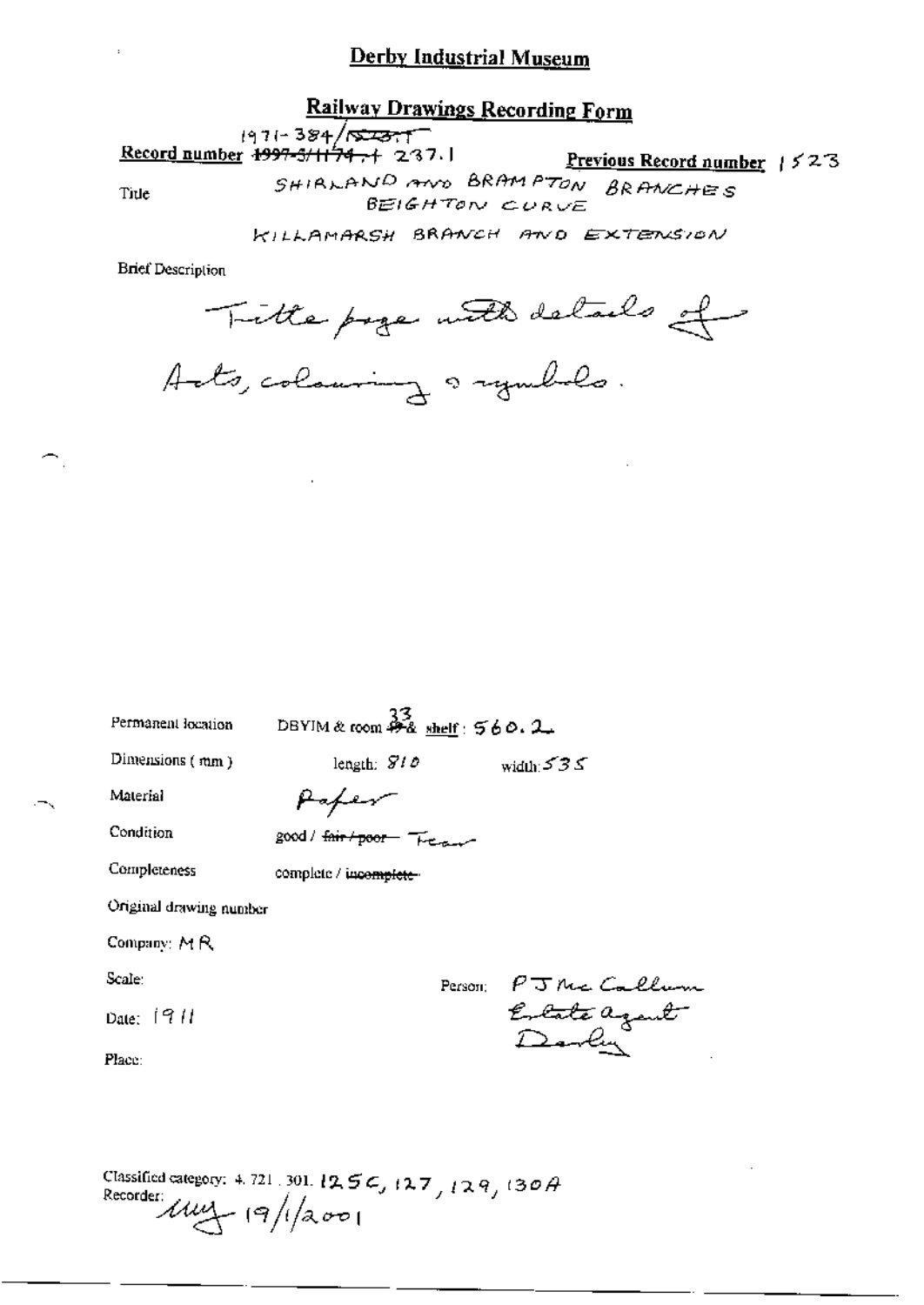### **Railway Drawings Recording Form**

| : 1971-384/ <del>1623.</del><br>Record number- <del>1997-5: 474.</del> 2 237.2 |                 | <b>Previous Record number</b> $1523$ |  |  |
|--------------------------------------------------------------------------------|-----------------|--------------------------------------|--|--|
| Title                                                                          | COONTY OF DERBY | SHIRLAND BRANCH                      |  |  |

**Brief Description** 

| Permanent location                      | - 33<br>DBYIM & room <i>钟&amp;</i> shelf: 560.2 |              |  |
|-----------------------------------------|-------------------------------------------------|--------------|--|
| Dimensions $(mn)$                       | length: $310$                                   | width, $535$ |  |
| Material                                | Kaper                                           |              |  |
| Condition                               | good / fair+poor                                |              |  |
| Completeness                            | complete / incomplete-                          |              |  |
| Original drawing number $\Omega$ even f |                                                 |              |  |
| Company: $M \rightarrow$                |                                                 |              |  |
| Scale: $1^{\prime\prime}$ = 2 ctranus   |                                                 | Person:      |  |
| Date: $ 91 $                            |                                                 |              |  |
| Place:                                  |                                                 |              |  |

Shirland Brauch

 $OM - \frac{1}{2}w$  $\big($ 

 $\ddot{\phantom{a}}$ 

Classified entegory: 4, 721, 301, 12, 5 C- $\frac{1046}{1912001}$ Recorder: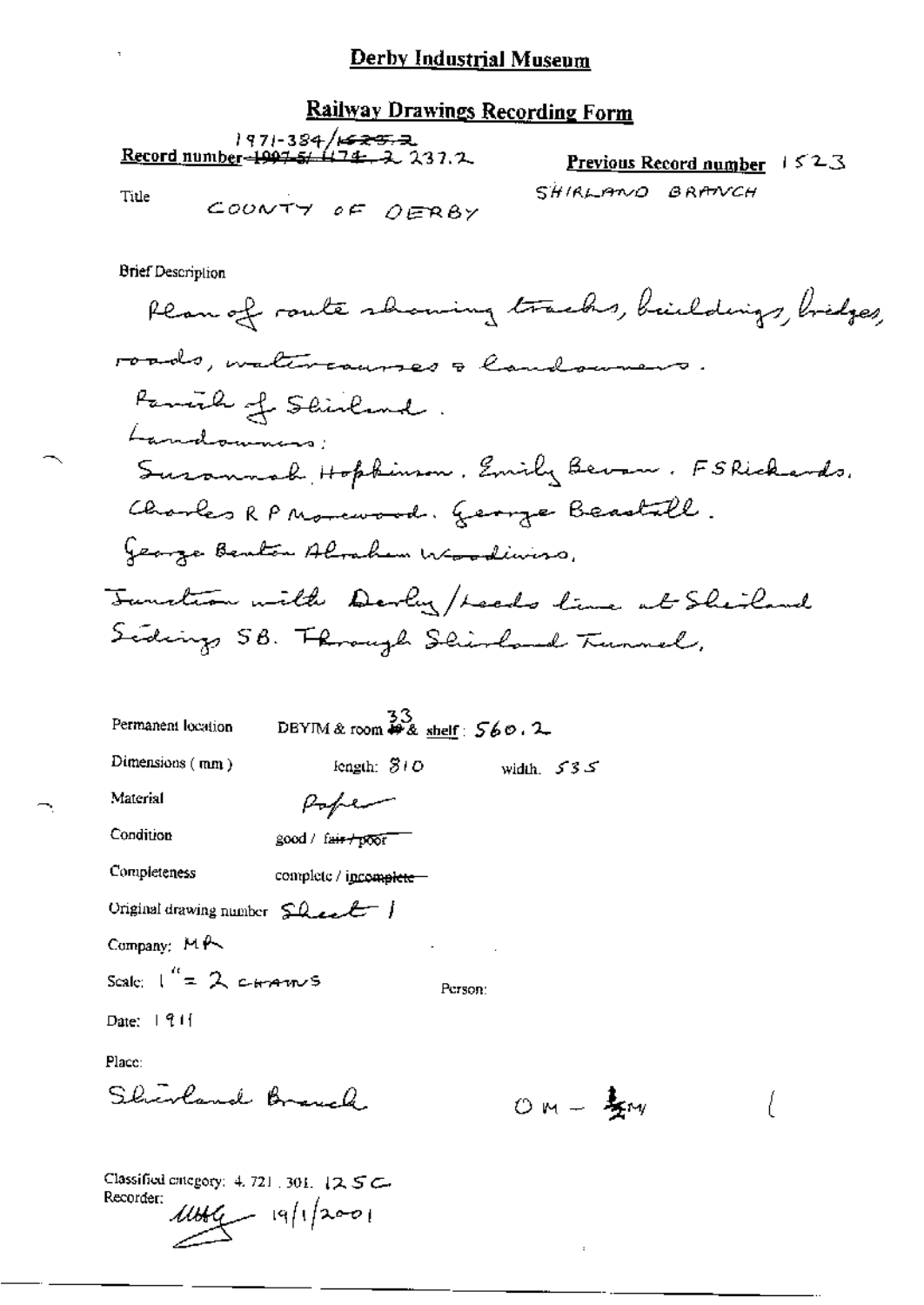**Railway Drawings Recording Form** 

| 1971-38 <del>4 /1<i>5</i>23.3</del> 5<br><u>Record number</u> $\frac{49975}{71124}$ , 3 2 3 7.3 | <u>Previous Record number</u> $1523$ |  |
|-------------------------------------------------------------------------------------------------|--------------------------------------|--|
|-------------------------------------------------------------------------------------------------|--------------------------------------|--|

Title

COUNTY OF DERBY

 $\ddot{\phantom{a}}$ 

SHIRLAND BRANCH

**Brief Description** 

Plan of route showing tracks, buildings, bridges, roads, watercourses & landoursers. Parach of Shirland. Landsumers. Emily Bevan. Robert Clay. William Gladein Trubertt, William Fletcher. William or Joseph Wilson.

Shirland Colliery. Gasworks.

| Permanent location                    | 33<br>DBYIM & room $#x$ shelf $560.2$ |  |  |              |  |
|---------------------------------------|---------------------------------------|--|--|--------------|--|
| Dimensions $(mm)$                     | length: SID                           |  |  | width: $535$ |  |
| Material                              |                                       |  |  |              |  |
| Condition                             | good / fair+poor                      |  |  |              |  |
| Completeness                          | complete / incomplete -               |  |  |              |  |
| Original drawing number 50 ext 2      |                                       |  |  |              |  |
| Company: MA<br>٠                      |                                       |  |  |              |  |
| Scale: $t'' = 2$ crossomes<br>Person: |                                       |  |  |              |  |
| Date: 1911                            |                                       |  |  |              |  |
| Place:                                |                                       |  |  |              |  |
| Inland, Branch                        |                                       |  |  | $5m-1m$      |  |

Classified category:  $4.721$ , 301,  $(2.5 \, \text{cm})$  $1004$  19/1/2001 Rucorder: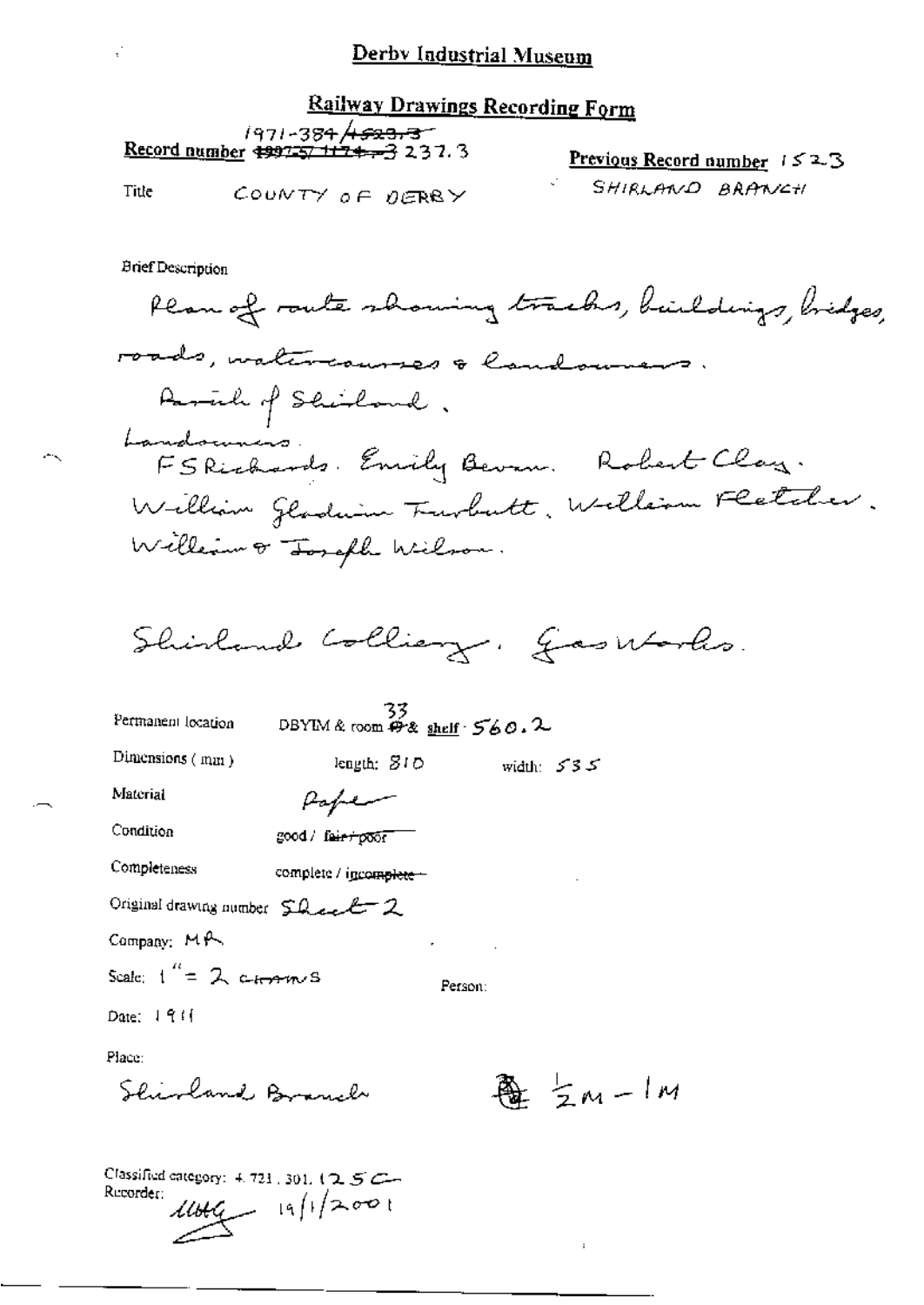### **Railway Drawings Recording Form**

#### Record number 1997-5/984-

Previous Record number MRP132/1096

Title

Shirland Branch

M.R

**Brief Description** 

Permanent location

DBYIM & room 49 & shelf: 132

length:  $1010$ 

Paper

Dimensions (mm)

width:  $685$ 

Material Condition

good / fair / pror

Completeness

complete / incomplete

Original drawing number

Company: MR

Scale:  $1^h = \int c \mu A/N$ 

Person:

 $, 108$ 

Date: March 11, 1873

Place:

Shirland

Classified category:  $4.721, 301, 12.5$ C-Recorder: um iapiliaag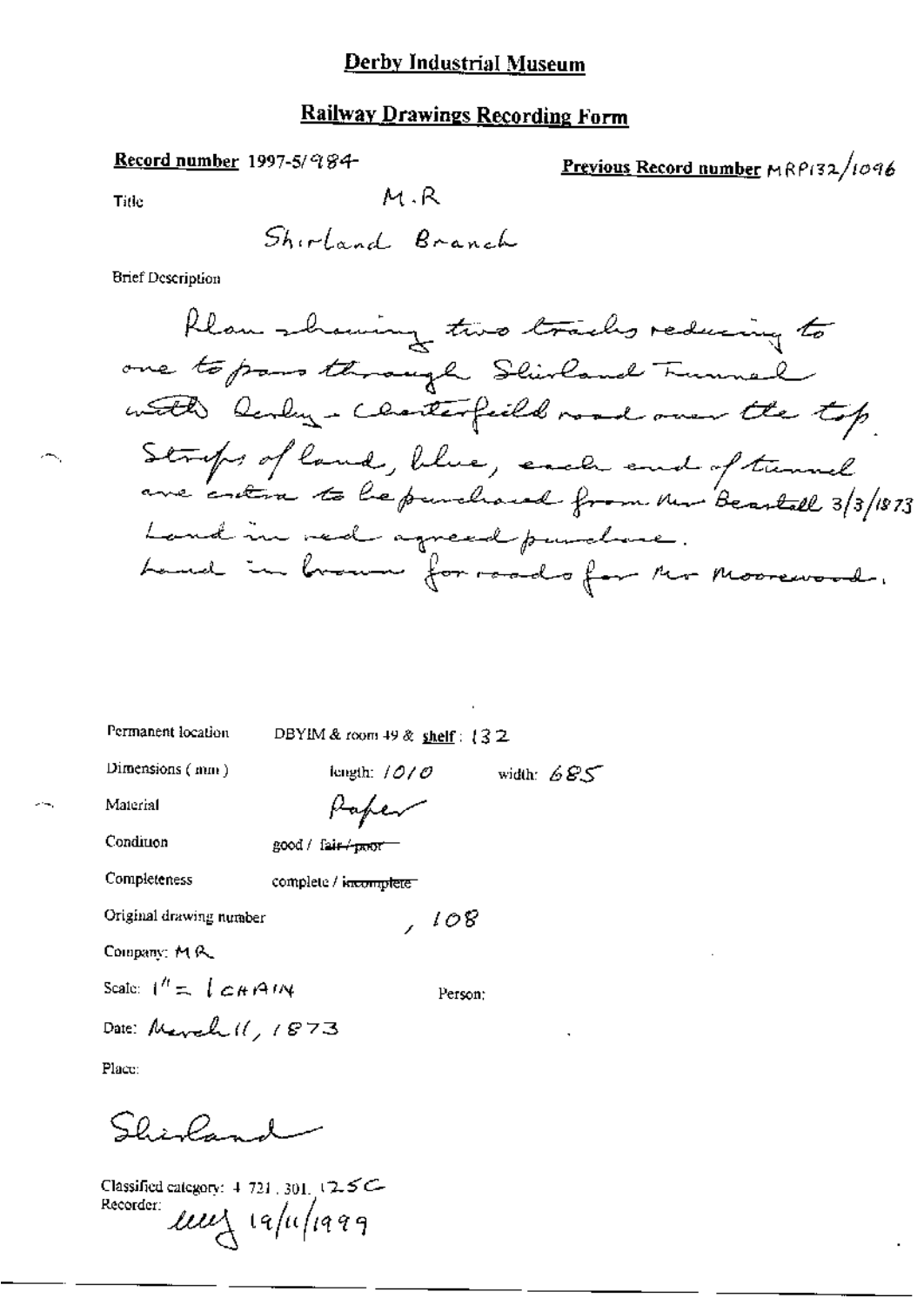# **Railway Drawings Recording Form**

SHIRLAND BRANCH

Previous Record number MRP132/194

Record number 1997-5/187.1

Title

|                    | <b>Brief Description</b><br>County of Devly, Ravish of Shirland.<br>Plan showing boundary limits of route<br>to Shirland Colliery with land parcel members.<br>Section shows track gradient with<br>cut and fill and tunnel. |
|--------------------|------------------------------------------------------------------------------------------------------------------------------------------------------------------------------------------------------------------------------|
|                    |                                                                                                                                                                                                                              |
|                    |                                                                                                                                                                                                                              |
|                    |                                                                                                                                                                                                                              |
|                    | Permanent location<br>DBYIM & room 49 & shelf: $6\overline{3}$                                                                                                                                                               |
|                    | length: $755$ width: $515$<br>Dimensions (mm)                                                                                                                                                                                |
|                    | Material<br>Paper on fabric                                                                                                                                                                                                  |
|                    | Condition<br>good / -fair / poor                                                                                                                                                                                             |
|                    | Completeness<br>complete / incomplete                                                                                                                                                                                        |
|                    | Original drawing number<br>60                                                                                                                                                                                                |
|                    | Company: $M R$                                                                                                                                                                                                               |
| $30.41.1865$ Date: | Scale: $\frac{Plnm}{1!}$ 6 CHAINS<br>Person: JS CROSSLEY<br>ENGINEER                                                                                                                                                         |
|                    | $S$ and $S$ = $1$ $\frac{1}{1}$ = $6$ $\frac{1}{1}$ + $\frac{1}{1}$ = $60$ FEET<br>Place:<br>Shirland                                                                                                                        |
|                    | Classified category: 4, 721, 301, $\leftrightarrow$ 125<br>Recorder:<br>$118788.10 - 97$                                                                                                                                     |